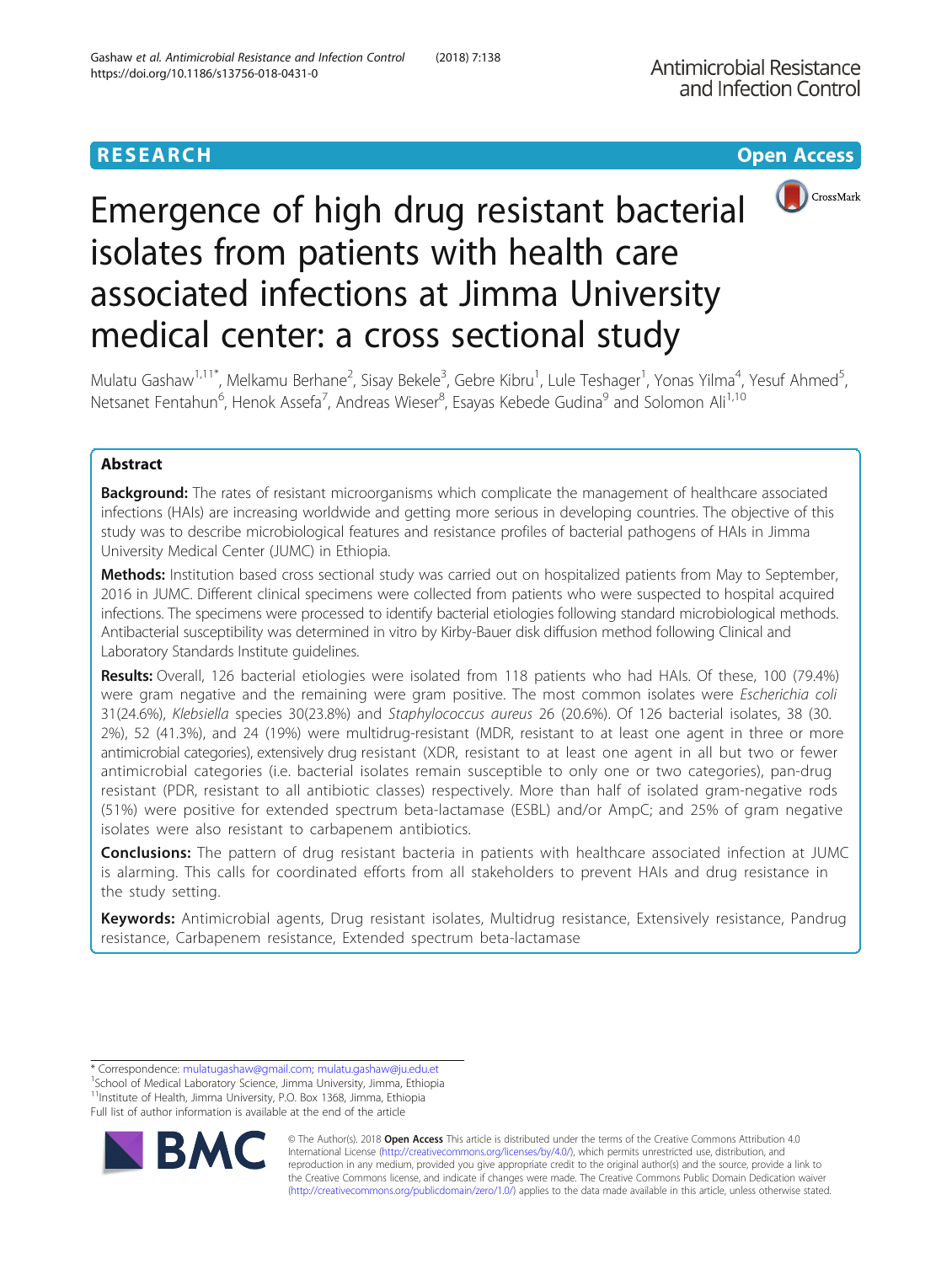# Introduction

The emergence and rapid spread of multidrug resistant pathogenic bacteria is becoming a global health challenge [[1\]](#page-6-0). Recent studies showed an increasing rate of bacterial resistance against available antibiotics. The problem is more pronounced in developing countries attributed to limited antibiotic option, irrational drug use, poor drug quality, poor sanitation, malnutrition, poor and inadequate health care systems, and lack of control for antibiotic use and stewardship program [\[2](#page-6-0), [3](#page-6-0)].

In the past few decades, antimicrobial drugs have saved many lives and reduced the grief of many million people globally [\[3](#page-6-0)]. However, the extraordinary benefits of antimicrobials in reducing morbidity and mortality have been challenged by the emergence of drug resistant bacteria. The recent emergence and spread of these resistant bacteria have become a serious public health concern [[4](#page-6-0)]. Especially, the spread of such bacteria in resource limited countries would have devastating consequences considering the health infrastructure, antibiotic options available and over all resource constraints observed in such countries [[5\]](#page-6-0).

In recent years, high dissemination of ESBL producing, carbapenem, and methicillin resistant bacteria are observed worldwide [\[6](#page-6-0), [7\]](#page-6-0). It is described that the problem of ESBL-producing organisms is more intense in developing countries [\[8](#page-6-0)]. However, the magnitude of the problem is still probably underestimated due to inadequate or ineffective detection in some clinical settings [[3,](#page-6-0) [7,](#page-6-0) [9](#page-6-0)]. ESBLs are a group of plasmid-mediated, diverse, complex and rapidly evolving enzymes which are capable of hydrolyzing penicillin's, broad-spectrum cephalosporin's and monobactam's [[10\]](#page-6-0). Accordingly, ESBL enzyme producing bacteria have a capacity to resist the action of penicillin's, broad-spectrum cephalosporin's and monobactam's [\[11](#page-6-0)]. Furthermore, there is an evidence indicating that most of ESBL producing bacteria are also resistant for carbapenem antibiotics [[12,](#page-6-0) [13](#page-6-0)]. ESBLs production is most commonly seen among Gram negative bacteria including Escherichia coli, Klebsiella pneumoniae, Proteus mirabilis and Pseudomonas aeruginosa [[14](#page-6-0)].

Infections resulting from antibiotic resistant bacteria are more difficult and, in some instances, impossible to treat with current available antibiotics. Such infections lead to higher morbidity and mortality, imposing huge healthcare cost [\[15,](#page-6-0) [16](#page-6-0)]. In recent years, varieties of bacteria are becoming resistant against two or more classes of antibiotics as a result of selective pressure or horizontal gene transfer. For instance, the magnitude of resistance seen among E. coli, S. aureus, Klebsiella species, P. aeruginosa, A. baumannii, and Enterobacter species is more threatening as these bacteria are the commonest etiologies for commonly observed hospital and community acquired infections [[17](#page-6-0), [18\]](#page-6-0).

In Ethiopia, the patterns of antibiotic resistance among commonly seen bacterial etiologies have been described previously in different settings [[19](#page-6-0)–[21](#page-7-0)]. However, most of these studies did not address the magnitude of ESBL producing and carbapenem resistance patterns comprehensively. It is also known that bacterial antibiotic resistance is a dynamic process. Resistance patterns seen in the past might not be representing the current situation due to the strong correlation between efficiency of antibiotic use and antibiotic resistance. As a result, information about the current antibiotic resistance pattern of bacteria is very vital to understand the dynamic and trend of resistance.

Clinical characteristics of patients with HAIs at Jimma University Medical Center have recently been published. The incidence and overall prevalence of HAIs at the hospital were 28.15 per 1000 patient days and 19.41% respectively [[22\]](#page-7-0). In the current study, we aimed to determine the MDR, XDR, PDR, ESBL mediated and carbapenem resistance patterns of bacteria isolated from patients with HAIs at the hospital.

# Methods and materials

Institution based cross-sectional study was carried out in all wards of JUMC from May, 2016 to September, 2016. Totally, 1015 patients were admitted, of these 197 patients had sign of healthcare associated infection during the study time and all were taken as study participants. Microbiological investigation was done for 192 participants suspected to have healthcare associated infection; no microbiological test was done for the other five cases due to inability to obtain proper specimen. Different clinical specimens (blood, urine, wound swab, pus, and sputum) were collected aseptically from the patients with signs of healthcare associated infection. Bacterial identification was performed by standard microbiological methods which are adopted from CLSI guideline.

# Phenotypic determination of antibiotic susceptibility patterns

Antibacterial susceptibility of Penicillin (10 μg), Oxacillin (1 μg), Gentamycin (10 μg), Chloramphenicol (30 μg), Tetracycline (30 μg) Erythromycin (15 μg), Trimethoprimsulfamethoxazole  $(1.25 g)$ , Clindamycin  $(2 μg)$ , Cefoxitin (30 μg), Ciprofloxacin (5 μg), Nitrofurantoin (300 μg), Norfloxacin (10 μg), Ampicillin (10 μg), Amoxicillin-clavulanic acid (10 μg), Ceftriaxone (30 μg), Ceftazidime (30 μg), Cefepime (30 μg), and Meropenem (10 μg), (Oxoid, UK) were determined in vitro by Kirby-Bauer disk diffusion method following Clinical and Laboratory Standards Institute guidelines [[23](#page-7-0)].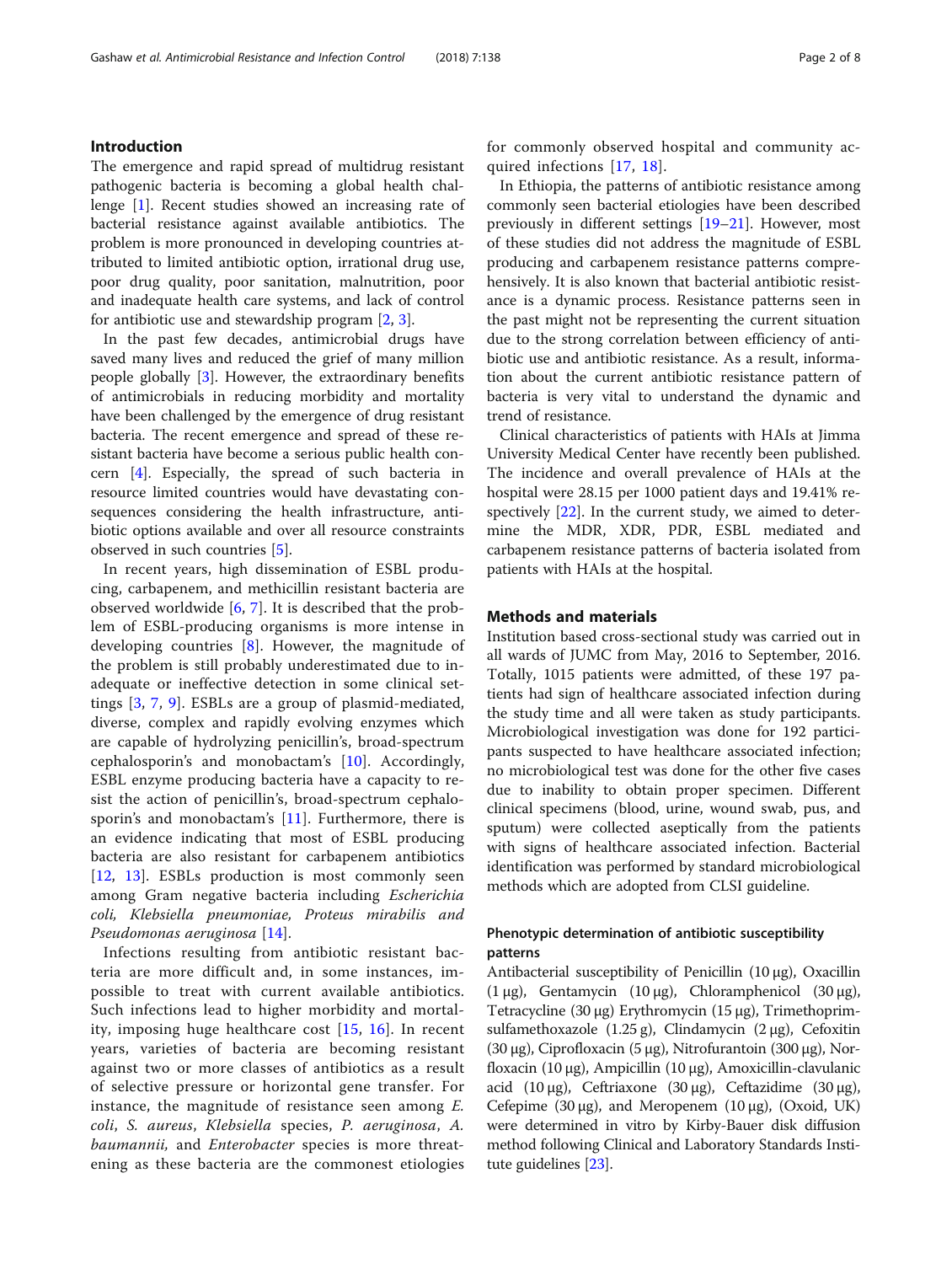# ESBL and/or AmpC detection

The presence of an ESBL and/or AmpC was determined with Cefpodoxime (10 μg), Cefotaxime (30 μg), Cefepime (30 μg) and Ceftazidime (30 μg) containing antibiotic discs (Mast Group, UK) by disc diffusion confirmation test. After the discs were inserted on inoculated plates, then they were incubated at 35–37 °C for 18–24 h aerobically. Finally, zones of inhibition were read and recorded on excel sheet. The data from the excel sheet was transported to Mast group ESBL/AmpC and CARBA plus calculator spreadsheet (Mast group, UK) and reported as negative or positive for ESBL or/and AmpC and finally the results were recorded.

The results were registered as resistant, intermediate and susceptible; but for the sake of analysis intermediate and resistant isolates were grouped together as resistant. Classification of MDR, XDR and PDR were carried out according to Magiorakos et al, definitions [\[4](#page-6-0)]. All the antibiotic disks were from Oxoid (Oxoid, UK) and Mast discs (Mast group, UK). The inhibition zone diameter was measured using caliper and recorded on excel sheet.

# Data quality control

Standard operating procedures (SOPs) were strictly followed while we did all bacteriological procedures starting from sample collection, isolation, identification and antibiotic susceptibility testing. Susceptible American Type Culture Collection (ATCC) 25,922 E. coli and ATCC 25923 Staphylococcus aureus were used as control strains and the test results were only accepted when the inhibition zone diameters of the above mentioned control strains were within performance ranges as de-scribed by CLSI [[23\]](#page-7-0). ESBL positive ATCC 700603 Klebsiella pneumoniae and both ESBL and carbapenemase negative E. coli ATCC 25922 control strains were used in this study as positive and negative control respectively. To standardize the inoculum density of bacterial suspension for a susceptibility test, 0.5 McFarland standards, which is comparable with the approximate number of bacterial suspension  $(1.0 \times 10^8 \text{ to } 2.0 \times 10^8 \text{bacteria}$ mL), was used [[23](#page-7-0)].

#### Data analysis and statistical tests

Data were double entered to Epi Data version 3.1 and transferred to SPSS version 20 and Microsoft Excel software for analysis and the results were presented as tables, pie-charts and graphs.  $P$ -values < 0.05 were considered as statistically significant.

# Ethical consideration

The study was approved by the Institutional Review Board of Institute of Health, Jimma University. Informed written consent was also obtained from participants and/or guardians after explaining the objective of the study. All the laboratory results were communicated as early as possible with the treating physicians for better management of the patients.

#### Result

# Socio-demography and background information of the participants

From 1015 patients who were enrolled in the study; only 197 admitted patients had developed sign of healthcare associated infection with in the study time. Of these, 118 (59.9%) patients had culture confirmed healthcare associated infections. Sociodemographic and clinical characteristics of study participants have recently been published. The incidence and overall prevalence of HAIs at the hospital were 28.15 per 1000 patient days and 19.41% respectively [[22\]](#page-7-0).

# Isolation rate

Totally 240 clinical samples were obtained from 192 patients who were clinically diagnosed with healthcare associated infection. The most common sources of specimen were urine (55%) followed by wound swab/pus (24.2%), blood (15%), and sputum (5.8%). A total of 126 bacterial pathogens were isolated from 118 patient samples. A single organism was isolated from 110 (93.2%) patient samples, and two organisms were isolated from 8 (6.8%) patient samples who had been admitted to ICU. The overall culture positivity rate of participants was 118/192(61.5%). Most commonly isolated bacteria were E. coli 31(24.6%), Klebsiella species 30(23.8%) and S. aureus 26 (20.6%) (Fig. [1](#page-3-0)).

# Drug resistance patterns of isolates to different classes of antibiotics

Antibiotic resistance patterns of the isolated pathogen of nosocomial origin are shown in Table [1.](#page-3-0) Half of S. aureus isolates were resistant to gentamicin 50.0% (13/26); and 53.84% (14/26) and 57.7% (15/26) of the isolates were resistant to methicillin /cefoxitin/oxacillin and ceftriaxone/chloramphenicol in vitro respectively; and all of S. aureus isolates were resistant against penicillin (Table [1\)](#page-3-0). From a total of 26 S. aureus isolates, 3(11.5%), 10(38.5%) 10 (38.5%) and 3(11.6%) were MoDR, MDR, XDR and PDR respectively (Table [2\)](#page-4-0).

From Gram negative bacteria, E. coli and Klebsiella species were the most frequent isolates. More than 90% of E. coli isolates were resistant against ampicillin, tetracycline and trimethoprim-sulfamethoxazole (Table [1](#page-3-0)). Conversely, only 16.1% of E.coli isolates were resistant against meropenem. Likewise, the resistance rate of Klebsiella species were 100% for ampicillin, 90% for tetracycline, 80% for trimethoprim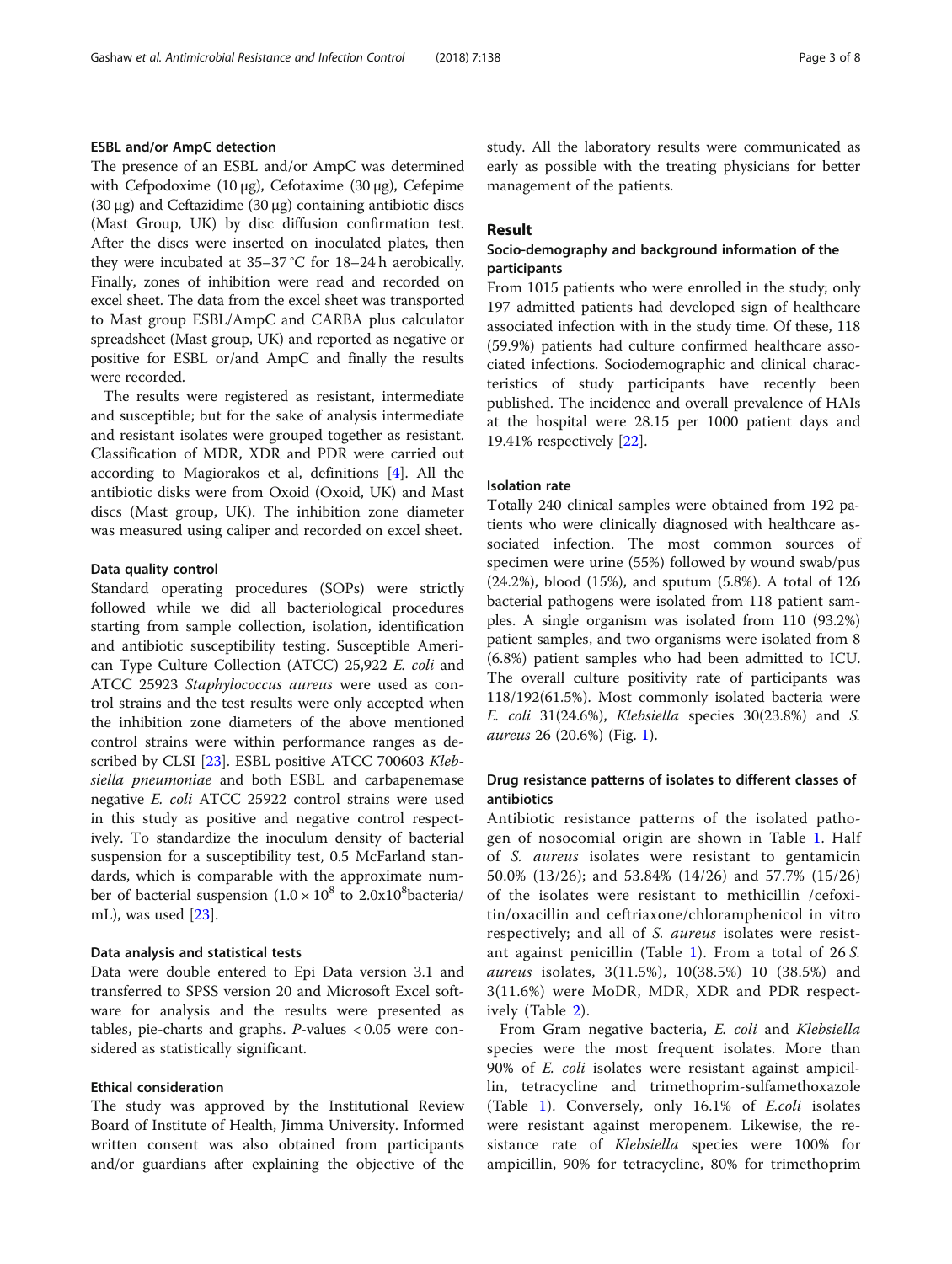<span id="page-3-0"></span>

-sulfamethoxazole, 40% for ciprofloxacin and 30% for meropenem (Table 1).

# Classification of isolates based on their drug resistance pattern

As shown in Table [2](#page-4-0), among 126 bacterial isolates, 38 (30.2%), 52 (41.3%), and 24 (19%) were MDR, XDR, and PDR respectively. Eight of the isolates were resistant to a single antimicrobial class and only four Klebsiella isolates were susceptible to all classes of the antimicrobials. The

predominant isolates (E. coli, Klebsiella species and S. aureus) showed very high antimicrobial resistance patterns. The overall MDR rate of the isolated bacteria was 30.16%. All bacteria isolated from ICU and pediatrics wards, 87.5% of bacteria isolated from Gynecology and obstetrics wards, 88% of bacteria isolated from Medical wards and 85.7% of bacteria isolated from surgical wards were MDR. The overall prevalence of PDR among all isolates was 19.0%. Citrobacter species (45.4%) and Pseudomonas aeruginosa (33.3%) have shown high pandrug resistance rate. On the

Table 1 Frequency of antimicrobial resistant bacterial isolates for selected antimicrobial classes

| Antibiotic classes                                         | Antibiotics                       | S. aureus<br>$(n = 26)$  | E. coli<br>$(n = 31)$ | Klebsiella<br>species<br>$(n = 30)$ | Citrobacter<br>species<br>$(n = 11)$ | P. aeruginosa<br>$(n = 9)$ | Enterobacter<br>species<br>$(n = 6)$ | Proteus<br>species<br>$(n = 6)$ | Providencia<br>species<br>$(n = 4)$ | A. buamannii<br>$(n = 2)$ | Serratia<br>species<br>$(n=1)$ |
|------------------------------------------------------------|-----------------------------------|--------------------------|-----------------------|-------------------------------------|--------------------------------------|----------------------------|--------------------------------------|---------------------------------|-------------------------------------|---------------------------|--------------------------------|
| Penecillins<br>3rd and 4th<br>generation<br>cephalosporins | Penicillin                        | 26                       |                       |                                     |                                      |                            |                                      |                                 |                                     |                           |                                |
|                                                            | Ampicillin                        | $\overline{\phantom{0}}$ | 29                    | 30                                  | 11                                   | 9                          | 6                                    | 5                               | 4                                   | $\overline{2}$            |                                |
|                                                            | Ceftriaxone                       | 15                       | 15                    | 16                                  | 7                                    | 9                          | $\overline{4}$                       | $\overline{4}$                  | $\overline{2}$                      | $\overline{2}$            |                                |
|                                                            | Ceftazidime                       | -                        | 16                    | 17                                  | 8                                    | 8                          | 5                                    | $\overline{4}$                  | $\overline{2}$                      | $\overline{2}$            |                                |
|                                                            | Cefepime                          | -                        | 14                    | 15                                  | 6                                    | 5                          | $\overline{2}$                       | $\overline{4}$                  | $\overline{2}$                      | 2                         |                                |
| Anti-staphylococcal<br>β-lactams                           | Oxacillin                         | 14                       |                       |                                     |                                      |                            |                                      |                                 |                                     |                           |                                |
| Cephamycins                                                | Cefoxitin                         | 14                       | 19                    | 23                                  | 6                                    | 8                          | 6                                    | $\overline{4}$                  |                                     | 2                         |                                |
| Aminoglycosides                                            | Gentamycin                        | 13                       | 22                    | 21                                  | 7                                    | 8                          | 3                                    | 3                               |                                     | 2                         |                                |
| Phenicols                                                  | Chloramphenicol                   | 15                       | 19                    | 20                                  | 8                                    | 9                          |                                      | 3                               | 3                                   | $\overline{2}$            |                                |
| Macrolides                                                 | Erythromycin                      | 19                       |                       |                                     |                                      |                            |                                      |                                 |                                     |                           |                                |
| Lincosamides                                               | Clindamycin                       | 17                       |                       |                                     |                                      |                            |                                      |                                 |                                     |                           |                                |
| Tetracycline                                               | Tetracycline                      | 17                       | 29                    | 27                                  | $\overline{7}$                       | 9                          | $\overline{4}$                       | 6                               | $\overline{4}$                      | 2                         |                                |
| Folate pathway<br>inhibitors                               | Trimethoprim-<br>sulfamethoxazole | 19                       | 28                    | 24                                  | 9                                    | $\overline{4}$             | $\overline{2}$                       | 6                               | 3                                   | $\overline{2}$            |                                |
| Fluoroquinolones                                           | Ciprofloxacin                     | 16                       | 14                    | 12                                  | 6                                    | 6                          | 3                                    | 3                               | $\overline{2}$                      |                           |                                |
| Carbapenems                                                | Meropenem                         |                          | 5                     | 9                                   | $\overline{2}$                       | $\overline{4}$             |                                      | 0                               |                                     | 2                         |                                |
| Penecillins +<br>β-lactamase<br>inhibitors                 | Amoxicillin-<br>clavulanic acid   |                          | 28                    | 29                                  | 9                                    | 9                          | 6                                    | 6                               | $\overline{4}$                      | $\overline{2}$            |                                |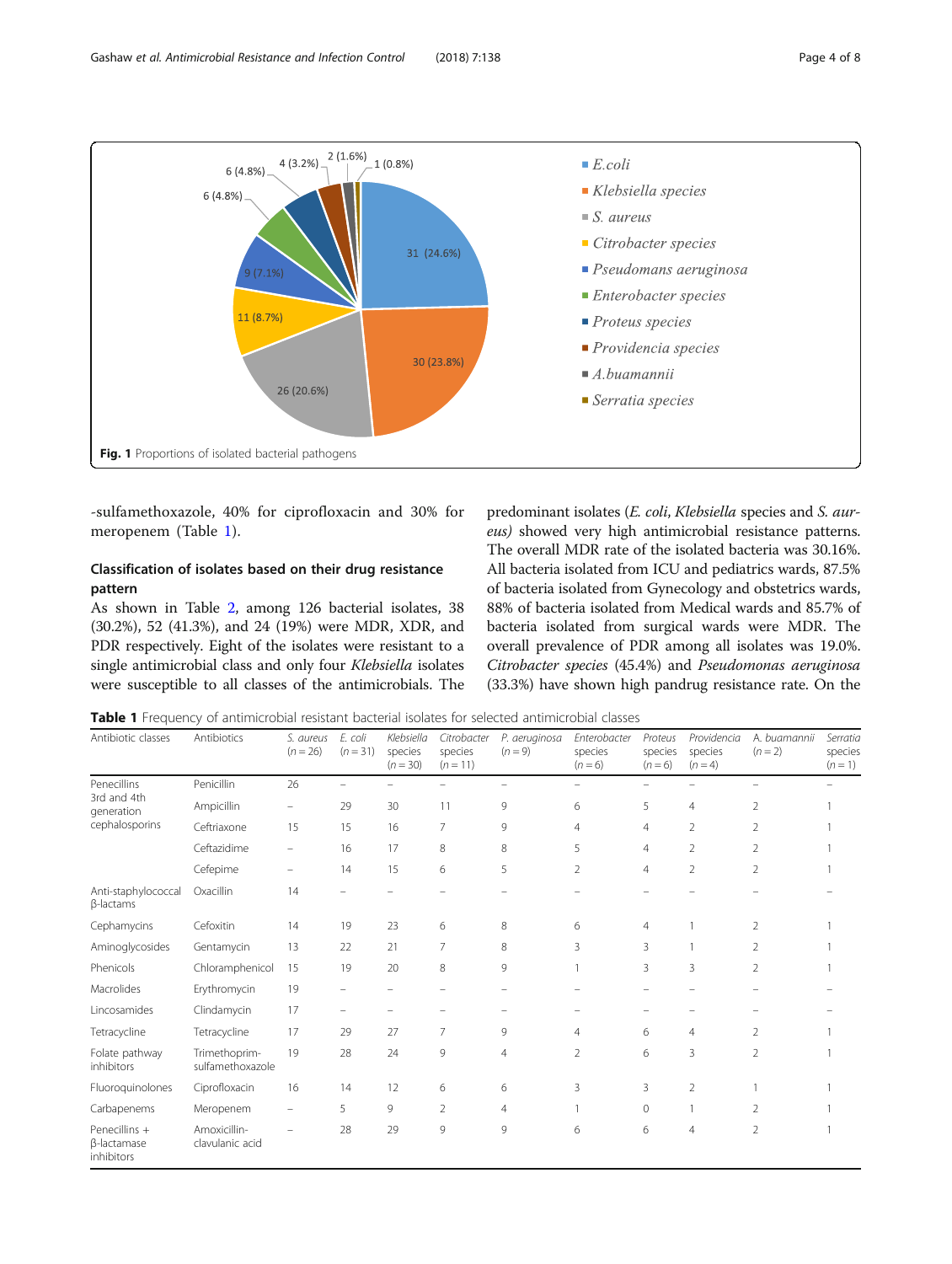<span id="page-4-0"></span>Table 2 Frequency distribution of MultiS, MoDR, MDR, XDR, and PDR pattern of isolated bacteria

| Isolated organisms      | Total          | <b>MultiS</b> | <b>MoDR</b>    | <b>MDR</b>     | <b>XDR</b> | PDR           |
|-------------------------|----------------|---------------|----------------|----------------|------------|---------------|
| S. aureus               | 26             | 0             | 3              | 10             | 10         | 3             |
| F. coli                 | 31             | 0             | 3              | 11             | 10         | 7             |
| Klebsiella species      | 30             | 4             | $\mathfrak{D}$ | 9              | 13         | $\mathcal{P}$ |
| Citrobacter species     | 11             | U             | 0              | $\mathfrak{D}$ | 4          | 5             |
| Enterobacter species    | 6              | Ω             | ∩              | $\mathfrak{D}$ | 3          |               |
| Proteus species         | 6              | Ω             | 0              | $\mathfrak{D}$ | 4          |               |
| Providencia species     | 4              | 0             | 0              | 0              | Β          |               |
| Pseudomonas aeruginosa  | 9              | Ω             | 0              | $\mathfrak{D}$ | 4          | ζ             |
| Acinetobacter baumannii | $\mathfrak{D}$ | Ω             | 0              | 0              |            |               |
| Serratia species        |                | Ω             | 0              | 0              | $\Omega$   |               |
| Total                   | 126            | 4             | 8              | 38             | 52         | 24            |

MultiS, susceptible to all antibiotic classes; MoDR, resistant to single antibiotic class; MDR, resistant to at least one agent in three or more antimicrobial categories; XDR, resistant to at least one agent in all but two or fewer antimicrobial categories (i.e. bacterial isolates remain susceptible to only one or two categories); PDR, resistant to all antibiotic classes. Source: Based on definitions by Magiorakos et al. [\[4\]](#page-6-0)

other hand, Klebsiella species (6.6%) and S.aureus (11.5%) have shown the least PDR rate. E.coli (22.6%) and Enterobacter species (16.7%) have also shown a moderate PDR rate.

# Prevalence of ESBL, AmpC, and Carbapenemase producing isolates

Of the 1 hundred isolated gram-negative rods, 36 and 7% were positive for extended spectrum beta-lactamase (ESBL) and AmpC respectively. Eight percent of the isolates were positive for both extended spectrum betalactamase (ESBL) and AmpC. With regard to the proportion of carbapenemase producing isolates, 25% of gram negative isolates have shown carbapenem resistance (Table 3). To be precise, 16.1% of E.coli and 30.0% of Klebsiella species were carbapenem resistant isolates (Table 3).

# Antimicrobial resistance pattern and impact on clinical outcome

Of 118 patients with culture confirmed healthcare associated infection, 13 patients (11.02%) died and all of the isolated microorganisms from these 13 patients were multidrug resistant (MDR) as shown in Table [4](#page-5-0). The mean hospital stays of the patients infected with MDR bacteria were  $15.4 \pm 9.6$  days (range 3–49 days). There is statistically significant association between mean duration of stay and infection with MDR bacteria (Table [4](#page-5-0)).

# **Discussion**

The overall rate of MDR, XDR and PDR bacterial isolates from JUMC were found to be 30.16, 41.27 and 19.0% respectively. Furthermore, the observed MDR rate is significantly associated with prolonged hospital stay and all patients, who died, were infected with MDR bacterial species (even if, it is not statistically significant). On the other hand, the observed XDR and PDR rate at the hospital indicates that the problem of AMR is increasing at an alarming rate and pathogenic bacteria that circulate in JUMC are becoming more resistant to all available antibiotics. The occurrence of PDR pathogenic bacteria would also have huge potential threat and implications for patient care in the hospital and the community at large. As we are living in the era of very connected world, it is highly likely for these PDR bacteria to be disseminated to other parts of Ethiopia and other parts of the world as well.

To the best of our knowledge, there is no previous report from Ethiopia on the rate of XDR and PDR pathogenic bacteria to compare with this result. It is possible to list some reasons which might have contributed for this observed high XDR and PDR rate. The first reason might be associated with lack of AMR surveillance and stewardship program at JUMC and in Ethiopia in general. There is enough evidence that indicates AMR surveillance and stewardship program helps to understand

**Table 3** Prevalence of ESBL, AmpC, and Carbapenem resistant isolates of gram negative rods

| Isolated organisms      | Total         | ESBL & AmpC producing isolates |             |             |                    |            | Carbapenemase resistance |  |  |
|-------------------------|---------------|--------------------------------|-------------|-------------|--------------------|------------|--------------------------|--|--|
|                         |               | Not ESBL & AmpC, N (%)         | ESBL, N (%) | AmpC, N (%) | ESBL & AmpC, N (%) | Yes, N (%) | No, N (%)                |  |  |
| E. coli                 | 31            | 12(38.7)                       | 14(45.2)    | 3(9.7)      | 2(6.5)             | 5(16.1)    | 26 (83.9)                |  |  |
| Klebsiella species      | 30            | 14(46.7)                       | 13 (43.3)   | 2(6.7)      | 1(3.3)             | 9(30.0)    | 21(70.0)                 |  |  |
| Citrobacter species     |               | 5.                             | 4           | $\Omega$    |                    |            | 9                        |  |  |
| Enterobacter species    | 6             |                                | 3           | $\Omega$    |                    |            |                          |  |  |
| Proteus species         | 6             | 5                              |             | $\circ$     |                    |            | 6                        |  |  |
| Providencia species     | 4             |                                |             |             | 0                  |            | ζ                        |  |  |
| Pseudomonas aeruginosa  | 9             | 5                              |             |             |                    | 4          |                          |  |  |
| Acinetobacter baumannii | $\mathcal{P}$ |                                |             | $\Omega$    |                    |            |                          |  |  |
| Serratia species        |               |                                |             | 0           |                    |            | 0                        |  |  |
| Total                   | 100           | 49                             | 36          |             | 8                  | 25         | 75                       |  |  |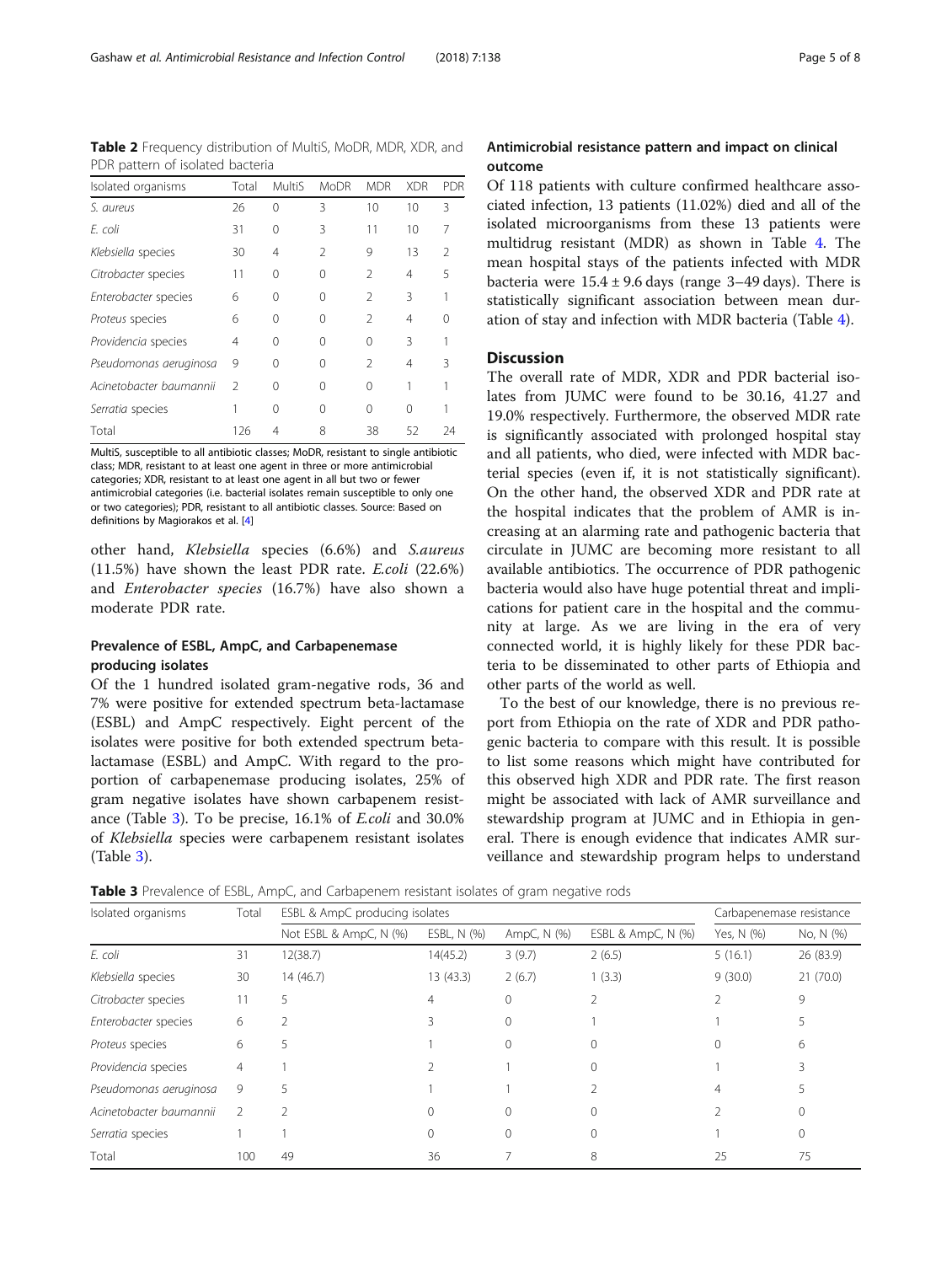<span id="page-5-0"></span>Table 4 Antimicrobial resistance and associated factors

| Variable                          | Non MDR $(N = 12)$ (%) | $MDR (N = 106) (%)$ | P     |  |  |  |
|-----------------------------------|------------------------|---------------------|-------|--|--|--|
| History of treatment <sup>a</sup> |                        |                     |       |  |  |  |
| <b>No</b>                         | 9(75.0)                | 85 (80.19)          |       |  |  |  |
| Yes                               | 3(25.0)                | 21 (19.81)          | 0.672 |  |  |  |
| Patient outcome                   |                        |                     |       |  |  |  |
| Progress                          | 12 (100)               | 93 (87.74)          |       |  |  |  |
| Died                              | 0                      | 13 (12.26)          | 0.198 |  |  |  |
| Duration of stay in Hospital      |                        |                     |       |  |  |  |
| $\leq$ =15 days                   | 8(66.6)                | 25 (23.58)          |       |  |  |  |
| $>$ 15 days                       | 4 (33.4)               | 81 (76.42)          | 0.002 |  |  |  |

Non-MDR: susceptible to all antibiotic classes/resistant to one/two antibiotic classes; MDR: resistant to at least one agent in three or more antimicrobial categories Magiorakos et al. [\[4\]](#page-6-0)  $^{\text{a}}$  taking antibiotics in the last 3 months of the study period

the pattern of resistance and improve the utilization of antibiotics to prevent occurrence of antibiotic resistance.

The second reason might be associated with lack of comprehensive national antibiotic policies and problems in implementations of policies. In Ethiopia, there is no clear antibiotic policy and controlling mechanism about antibiotic usage. It is a common practice in Ethiopia to buy any antibiotic from private drug vendors and pharmacies without any prescription. This might have contributed for emergence and dissemination of antibiotic resistant bacteria at different settings. The third reason might be associated with lack of system to assess the quality and reliability of imported antibiotics in Ethiopia. For instance, one previous study which assessed the quality of anti-tuberculosis drugs in Ethiopia in 2013 has indicated that around 17% of anti TB drugs were fake drugs [\[24\]](#page-7-0). It is easy to imagine the role of these fake drugs on anti TB drug resistance. Likewise, though there is no previous research done in Ethiopia to assess the quality of antibiotics dispensed in private and government pharmacies, it is highly likely that some of them might be sub-standard, given that substantial proportion of the antibiotics in private pharmacies are supplied through unknown routes [[25,](#page-7-0) [26](#page-7-0)].

The emergence of ESBL producing gram negative rods have become a rising concern in the developing world [\[27\]](#page-7-0). In this study, phenotypically, the most common ESBL producing microorganisms were E. coli and Klebsiella species which are 51.6% (16/31) and 46.7% (14/30) respectively; which is comparable with the studies done in Nigeria, Nepal and Burma in which ESBL producing Enterobacteriaceae were 44.3, 43.7 and 38.0% respectively [[14,](#page-6-0) [28](#page-7-0), [29](#page-7-0)]. However, the other studies done in India and Nepal showed that 30.18 and 18.4% of Klebsiella pneumoniae produce ESBL respectively which is lower than our report [[30](#page-7-0), [31](#page-7-0)]. Even though the prevalence of ESBLs is not well documented, in many parts of the world 10–40% of strains of Escherichia coli and Klebsiella pneumoniae are estimated to produce ESBLs [\[27](#page-7-0)]. High proportion of ESBL producing isolates was documented in the current study which might be due to the fact that our study participants were all hospitalized; since hospitalization was identified as the strongest independent risk factor to express ESBL [\[32\]](#page-7-0).

Regarding to carbapenem resistance, 19 (21.4%), 4 (44.4%) and 2 (100%) of the Enterobacteriaceae, P. aeruginosa and A. buamannii were carbapenem resistant respectively which are found in the priority one list according to WHO classification [[33](#page-7-0)]. In addition to that, 53.8% of the other commonly isolated S. aureus were methicillin resistant which also needs high attention. Therefore, high attention should be given to these pathogens which are considered as priority one and two according to WHO [[33](#page-7-0)]. To compare with other similar studies, the rate of carbapenem resistance among  $E\text{.}coli$  (16.1%) and Klebsiella species (30%) is consistent with multinational study done in Europe [\[34](#page-7-0)]. In contrary, 25% carbapenem resistance rate observed in this study is lower than a report from Brazil which was 100% [\[35](#page-7-0)]. This could be explained by the difference in utilization of carbapenem antibiotics to treat different infections in the respective setups [\[36,](#page-7-0) [37\]](#page-7-0). The observed high carbapenem resistance rate can also be due to prescription of antibiotics without the knowledge of their susceptibility pattern, or introduction and dissemination of carbapenem resistant bacteria strains from other areas with high resistance rate might also be possible as JUMC is frequently visited by different European, Chinese and Korean nationalities due to different collaborative researches, training and service activities.

As reported by other studies, meropenem was the most effective antibiotic against most gram-negative rods [[38](#page-7-0)]. To control high rate of antibiotic resistant isolates coordinated and urgent action is needed to prevent the development of drug resistance in the setting. Surveillance on antibiotic resistance will also be most useful to decide the correct empirical treatment and will help to control and prevent infections caused by resistant pathogens. Furthermore, our data suggest that the most effective antibiotics for gram-negative bacilli in vitro are meropenem followed by cefepime and for gram-positive organisms less resistance was observed against gentamycin.

# Conclusion

In this study, high antimicrobial resistance rate was demonstrated. The observed high PDR, ESBL and carbapenem resistance rate is worrisome. Coordinated effort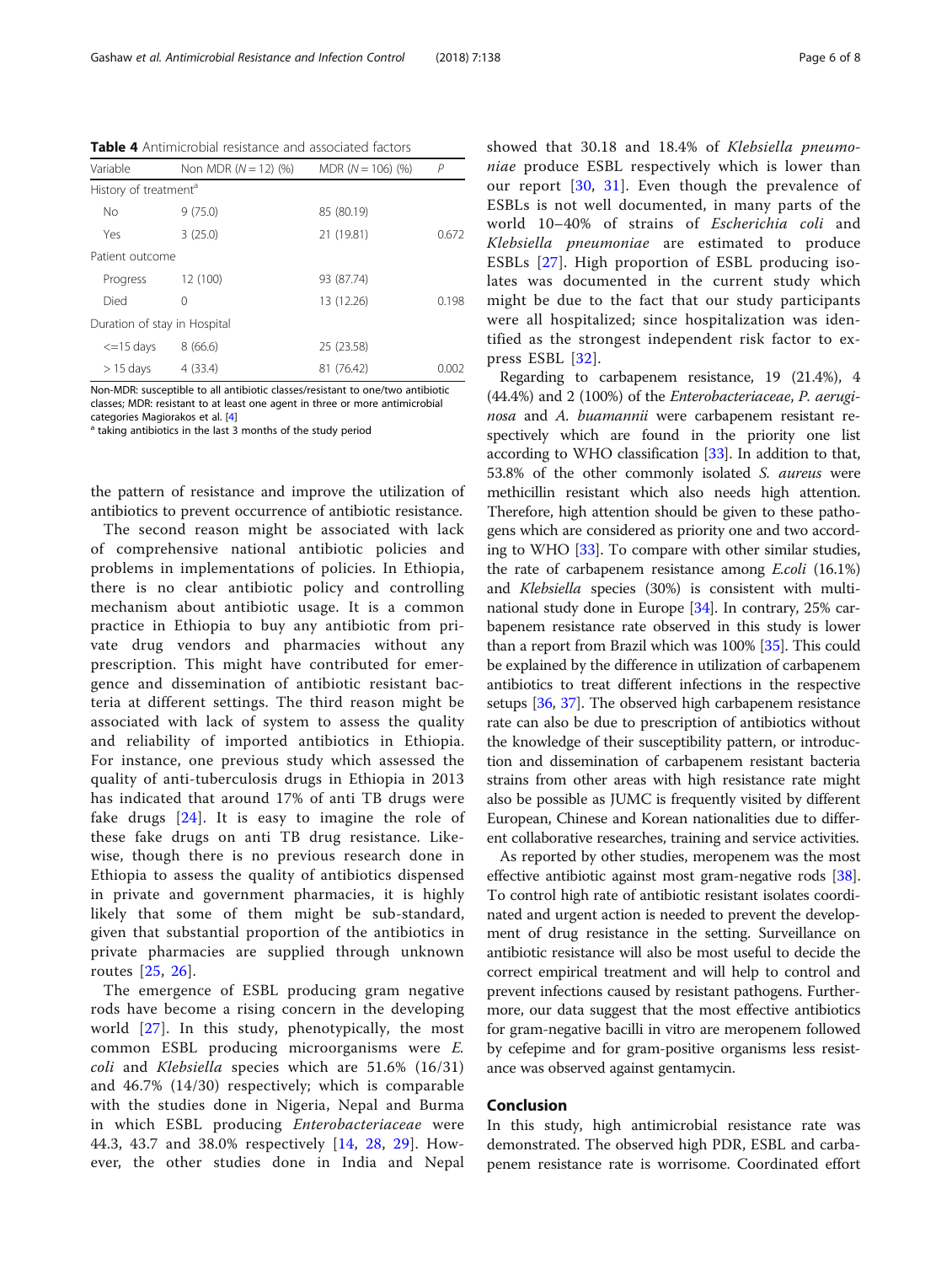<span id="page-6-0"></span>is needed from all stakeholders working in health system in Ethiopia to tackle this important public health problem. An immediate action should be taken at the hospital to start antibiotic stewardship program to reduce the observed antibiotic resistance and prevent further complications.

#### **Abbreviations**

HAI: Health care associated infection; MDR: Resistant to at least one agent in three or more antimicrobial categories; MoDR: Resistant to single antibiotic class; MultiS: Susceptible to all antibiotic classes; PDR: Resistant to all antibiotic classes; XDR: Resistant to at least one agent in all but two or fewer antimicrobial categories (i.e. bacterial isolates remain susceptible to only one or two categories)

#### Acknowledgements

We would like to thank Jimma University for funding this research and we would also like to thank all laboratory personnels working at Jimma University Medical Center, bacteriology laboratory for their unreserved support during data collection.

#### Funding

This project was funded by Jimma University through the Institute of Health, Research and Postgraduate Office.

#### Availability of data and materials

NA

#### Authors' contributions

MG, SA, EKG & MB conceived, designed, instrument development, supervision of data collection, analysis and manuscript writing. SB, GK, LT, YY, YA, NF, HA, and AW, participated in study design, development of instruments, supervision of data collection and editing and revision of the manuscript. All authors read and approved the final manuscript.

### Ethics approval and consent to participate

The study was approved by the Institutional Review Board of Institute of Health, Jimma University with the committee's reference number RPGe/ 355/2016.

#### Consent for publication

Not applicable – This manuscript does not contain any individual person's data.

#### Competing interests

The authors declare that they have no competing interests.

# Publisher's Note

Springer Nature remains neutral with regard to jurisdictional claims in published maps and institutional affiliations.

#### Author details

<sup>1</sup>School of Medical Laboratory Science, Jimma University, Jimma, Ethiopia. 2 Department of Pediatrics and Child Health, Jimma University, Jimma, Ethiopia. <sup>3</sup> Department of Ophthalmology, Jimma University, Jimma, Ethiopia.<br><sup>4</sup> Department of Surgeny, Jimma University, Jimma, Ethiopia. <sup>5</sup> Department of Department of Surgery, Jimma University, Jimma, Ethiopia. <sup>5</sup>Department of Obstetrics and Gynecology, Jimma University, Jimma, Ethiopia. <sup>6</sup>Department of Health Education and Behavioral Health, Jimma University, Jimma, Ethiopia. <sup>7</sup>Department of Epidemiology and Statistics, Jimma University, Jimma, Ethiopia. <sup>8</sup>Head of the parasitology laboratory and deputy head of the molecular diagnostics laboratory at the Max von Pettenkofer-Institute, Ludwigs-Maximilians-University (LMU), München, Germany. <sup>9</sup>Department of Internal Medicine, Jimma University, Jimma, Ethiopia. 10WHO-TDR clinical research former fellow at AERAS Africa and Rockville, Rockville, MD, USA.

<sup>11</sup>Institute of Health, Jimma University, P.O. Box 1368, Jimma, Ethiopia.

Received: 14 May 2018 Accepted: 8 November 2018 Published online: 19 November 2018

#### References

- 1. Chakraborty A, Pal NK, Sarkar S, Gupta MS. Antibiotic resistance pattern of Enterococci isolates from nosocomial infections in a tertiary care hospital in Eastern India. J Natl Sci Biol Med. 2015;6(2):394.
- 2. Colodner R, Rock W, Chazan B, Keller N, Guy N, Sakran W, et al. Risk factors for the development of extended-spectrum beta-lactamase-producing bacteria in nonhospitalized patients. Eur J Clin Microbiol Infect Dis. 2004; 23(3):163–7.
- 3. Ayukekbong JA, Ntemgwa M, Atabe AN. The threat of antimicrobial resistance in developing countries: causes and control strategies. Antimicrob Resist Infect Control. 2017;6(1):47.
- 4. Magiorakos AP, Srinivasan A, Carey R, Carmeli Y, Falagas M, Giske C, et al. Multidrug-resistant, extensively drug-resistant and pandrug-resistant bacteria: an international expert proposal for interim standard definitions for acquired resistance. Clin Microbiol Infect. 2012;18(3):268–81.
- Lashinsky JN, Henig O, Pogue JM, Kaye KS. Minocycline for the Treatment of Multidrug and Extensively Drug-Resistant A. baumannii: A Review. Infect Dis Ther. 2017;6:1–13.
- 6. Bouchillon S, Johnson B, Hoban D, Johnson J, Dowzicky M, Wu D, et al. Determining incidence of extended spectrum β-lactamase producing Enterobacteriaceae, vancomycin-resistant enterococcus faecium and methicillin-resistant Staphylococcus aureus in 38 centres from 17 countries: the PEARLS study 2001–2002. Int J Antimicrob Agents. 2004;24(2):119–24.
- 7. Organization WH. Antimicrobial resistance: global report on surveillance: World Health Organization; 2014.
- 8. Pitout JD, Laupland KB. Extended-spectrum β-lactamase-producing Enterobacteriaceae: an emerging public-health concern. Lancet Infect Dis. 2008;8(3):159–66.
- 9. Fridkin S, Baggs J, Fagan R, Magill S, Pollack LA, Malpiedi P, et al. Vital signs: improving antibiotic use among hospitalized patients. MMWR Morb Mortal Wkly Rep. 2014;63(9):194–200.
- 10. Fernando M, Luke W, Miththinda J, Wickramasinghe R, Sebastiampillai B, Gunathilake M, et al. Extended spectrum beta lactamase producing organisms causing urinary tract infections in Sri Lanka and their antibiotic susceptibility pattern–a hospital based cross sectional study. BMC Infect Dis. 2017;17(1):138.
- 11. Tang SS, Apisarnthanarak A, Hsu LY. Mechanisms of β-lactam antimicrobial resistance and epidemiology of major community-and healthcare-associated multidrug-resistant bacteria. Adv Drug Deliv Rev. 2014;78:3–13.
- 12. Miriagou V, Cornaglia G, Edelstein M, Galani I, Giske C, Gniadkowski M, et al. Acquired carbapenemases in gram-negative bacterial pathogens: detection and surveillance issues. Clin Microbiol Infect. 2010;16(2):112–22.
- 13. Kumarasamy KK, Toleman MA, Walsh TR, Bagaria J, Butt F, Balakrishnan R, et al. Emergence of a new antibiotic resistance mechanism in India, Pakistan, and the UK: a molecular, biological, and epidemiological study. Lancet Infect Dis. 2010;10(9):597–602.
- 14. Ogefere HO, Aigbiremwen PA, Omoregie R. Extended-Spectrum Betalactamase (ESBL)–producing gram-negative isolates from urine and wound specimens in a tertiary health Facility in Southern Nigeria. Trop J Pharm Res. 2015;14(6):1089–94.
- 15. Kollef KE, Schramm GE, Wills AR, Reichley RM, Micek ST, Kollef MH. Predictors of 30-day mortality and hospital costs in patients with ventilatorassociated pneumonia attributed to potentially antibiotic-resistant gramnegative bacteria. CHEST Journal. 2008;134(2):281–7.
- 16. Mauldin PD, Salgado CD, Hansen IS, Durup DT, Bosso JA. Attributable hospital cost and length of stay associated with health care-associated infections caused by antibiotic-resistant gram-negative bacteria. Antimicrob Agents Chemother. 2010;54(1):109–15.
- 17. Silvestri L, van Saene H. Hospital-acquired infections due to gram-negative bacteria. N Engl J Med. 2010;363(15):1482–6.
- 18. Finley RL, Collignon P, Larsson DJ, McEwen SA, Li X-Z, Gaze WH, et al. The scourge of antibiotic resistance: the important role of the environment. Clin Infect Dis. 2013;57(5):704–10.
- 19. Abera B, Kibret M, Mulu W. Extended-Spectrum beta (β)-lactamases and Antibiogram in Enterobacteriaceae from clinical and drinking water Sources from Bahir Dar City, Ethiopia. PloS one. 2016;11(11):e0166519.